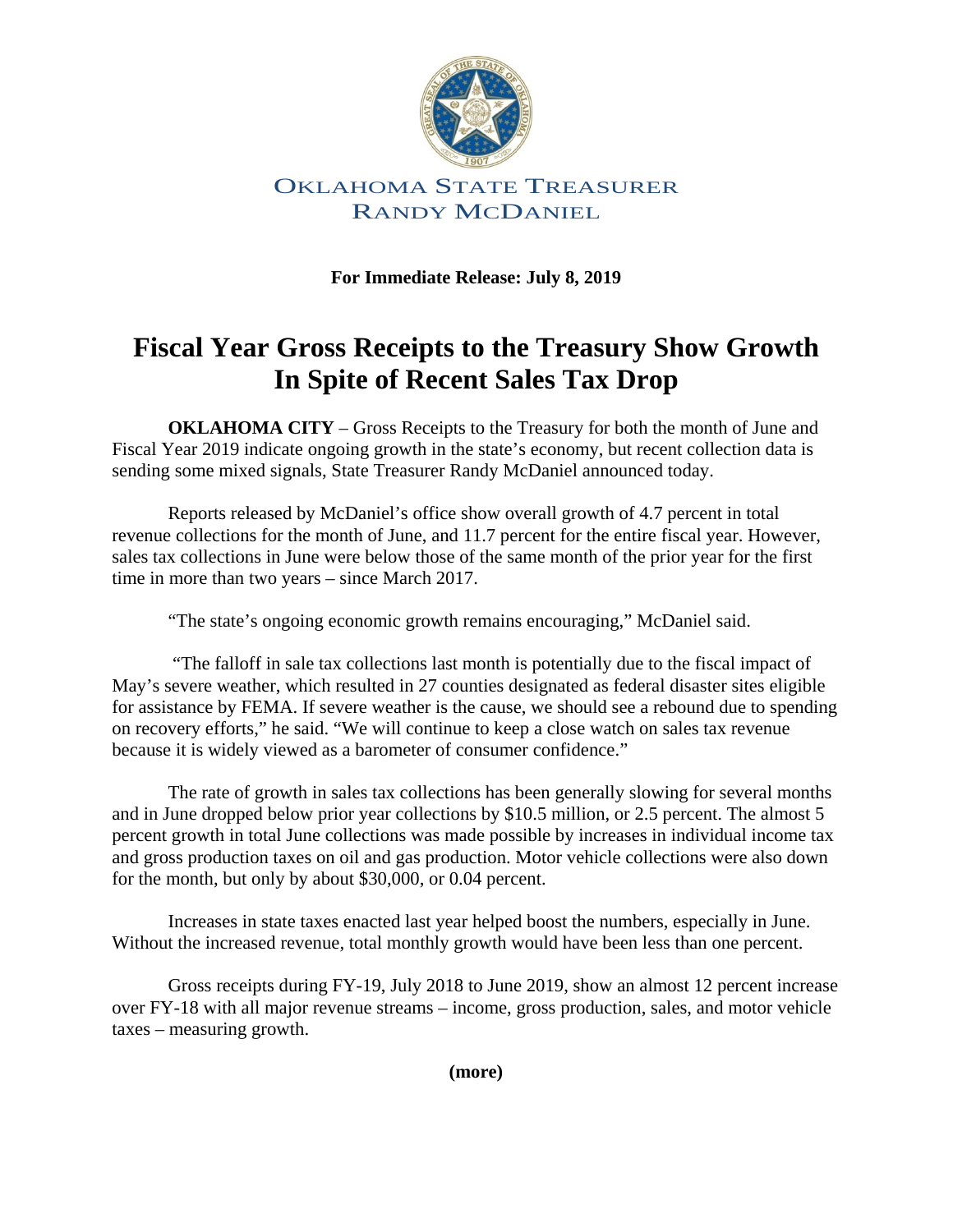#### **New Tax Revenue**

Revenue generated by increased tax rates approved in House Bill 1010 during special session last year added \$42.9 million to monthly collections, 3.7 percent of all June gross receipts.

The largest amount, \$21.3 million, came from the increase in the incentive tax rate on oil and natural gas gross production. Higher tax rates on gasoline and diesel fuel generated \$7.4 million, and the \$1 per pack hike in cigarette taxes added \$14.2 million to the June total.

#### **Other indicators**

For the first time in three months, the Oklahoma Business Conditions Index was listed as above growth neutral in June. The Oklahoma index was set at 48.6 and 48.9 in April and May, respectively. It rose to 54.9 in June. Numbers above 50 indicate anticipated economic expansion during the next three to six months.

Oklahoma's seasonally adjusted unemployment rate of 3.2 percent in May was down by one tenth of a percentage point from the previous month, while the U.S. jobless rate of 3.6 percent was unchanged from April, according to figures released by the Oklahoma Employment Security Commission.

#### **June collections**

June gross collections total \$1.2 billion, up \$51.9 million, or 4.7 percent, from June 2018.

Gross income tax collections, a combination of individual and corporate income taxes, generated \$399.1 million, an increase of \$9.4 million, or 2.4 percent, from the previous June.

Individual income tax collections for the month are \$327.2 million, up by \$17.8 million, or 5.8 percent, from the prior year. Corporate collections are \$71.9 million, a decrease of \$8.4 million, or 10.4 percent.

Sales tax collections, including remittances on behalf of cities and counties, total \$412.6 million in June. That is \$10.5 million, or 2.5 percent, less than June 2018.

Gross production taxes on oil and natural gas generated \$92.1 million in June, an increase of \$24 million, or 35.3 percent, from last June. Compared to May 2019 reports, gross production collections are down by \$1.8 million, or 1.9 percent.

Motor vehicle taxes produced \$67.5 million, down by \$30,360, or 0.04 percent, from the same month of 2018.

Other collections, consisting of about 60 different sources including use taxes, along with taxes on fuel, tobacco, and alcoholic beverages, produced \$180.1 million during the month. That is \$29 million, or 19.2 percent, more than last June.

#### **(more)**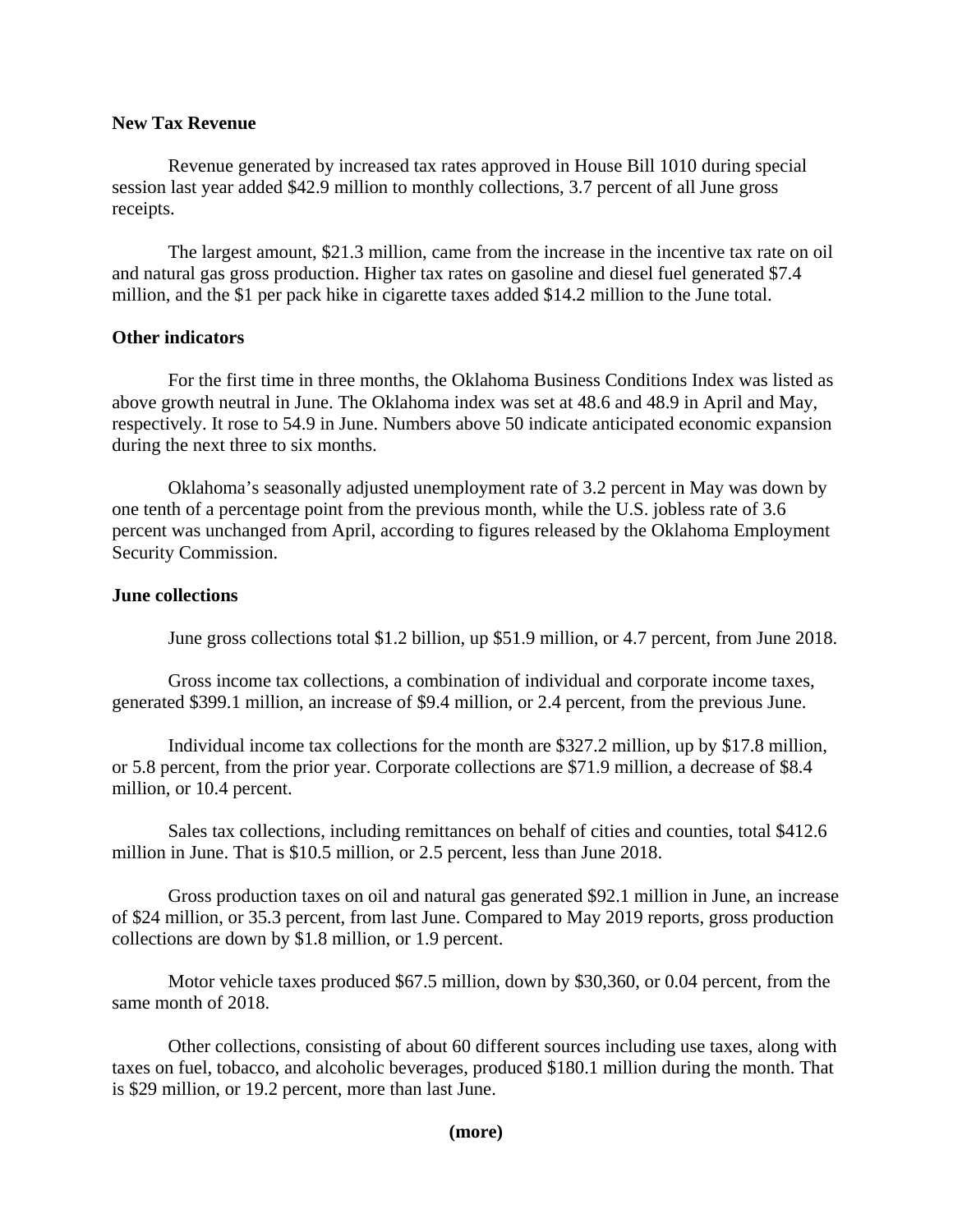#### **Fiscal Year 2019 collections**

Gross revenue totals \$13.6 billion from Fiscal Year 2019, which ended on June 30. That is \$1.4 billion, or 11.7 percent, more than collections from the previous fiscal year.

Gross income taxes generated \$4.6 billion for the fiscal year, reflecting an increase of \$340.5 million, or 8 percent, from the prior 12 months.

Individual income tax collections total \$4.1 billion, up by \$294.3 million, or 7.8 percent, from the prior fiscal year. Corporate collections are \$516.9 million for the period, an increase of \$46.1 million, or 9.8 percent, over the previous fiscal year.

Sales taxes for the 12 months generated \$4.9 billion, an increase of \$203 million, or 4.3 percent, from the prior period.

Oil and gas gross production tax collections brought in \$1.2 billion during the 12 months, up by \$453.2 million, or 64.7 percent, from the previous period.

Motor vehicle collections total \$784.4 million for the fiscal year. This is an increase of \$15.8 million, or 2.1 percent, from the trailing fiscal year.

Other sources generated \$2.2 billion, up by \$407.6 million, or 23.1 percent, from the previous period.

#### **About Gross Receipts to the Treasury**

The Office of the State Treasurer developed the monthly Gross Receipts to the Treasury report in order to provide a timely and broad view of the state's macro economy.

It is released in conjunction with the General Revenue Fund allocation report from the Office of Management and Enterprise Services, which provides important information to state agencies for budgetary planning purposes.

The General Revenue Fund receives less than half of the state's gross receipts with the remainder paid in rebates and refunds, remitted to cities and counties, and apportioned to other state funds.

**# # #** 

#### **For more information contact:**

Tim Allen, Deputy Treasurer for Communications & Program Administration (405) 522-4212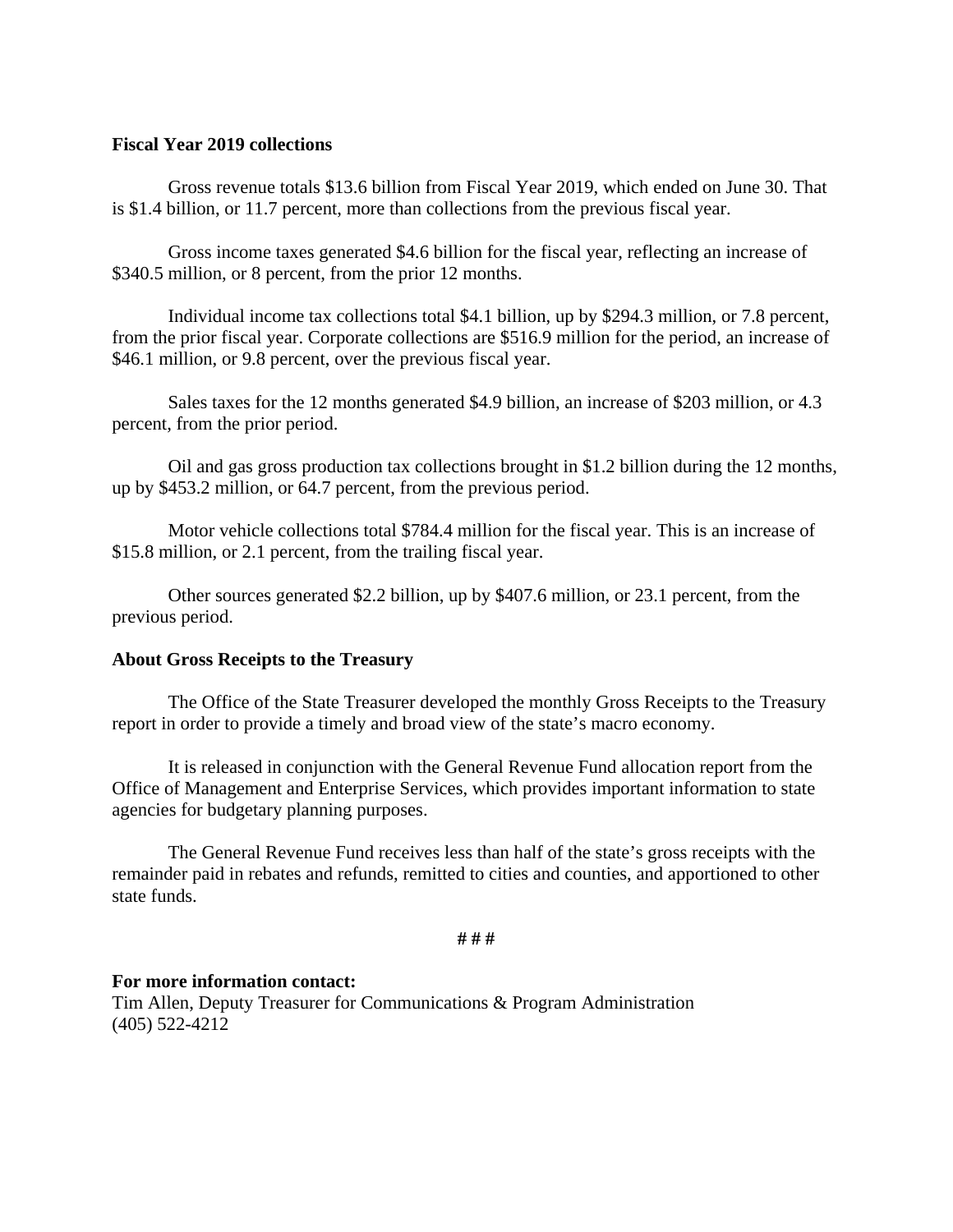# **Gross Receipts to Treasury**

|                         |         |         | <b>Variance From Prior Year</b> |          |  |
|-------------------------|---------|---------|---------------------------------|----------|--|
| (ln \$ millions)        | June-18 | June-19 |                                 | %        |  |
| Income Tax              | 389.7   | 399.1   | 9.4                             | $2.4\%$  |  |
| <b>Gross Production</b> | 68.1    | 92.1    | 24.0                            | 35.3%    |  |
| Sales Tax (1)           | 423.1   | 412.6   | (10.5)                          | $-2.5\%$ |  |
| Motor Vehicle           | 67.5    | 67.5    | (0.0)                           | $0.0\%$  |  |
| Other Sources (2)       | 151.1   | 180.1   | 29.0                            | 19.2%    |  |
| <b>TOTAL REVENUE</b>    | 1,099.4 | 1.151.4 | 51.9                            | 4.7%     |  |

PRELIMINARY **MONTHLY COMPARISON**

*(1) Includes Collections for Counties and Municipalities*

*(2) Gross Collections from OTC*

 *Details may not sum due to rounding.*

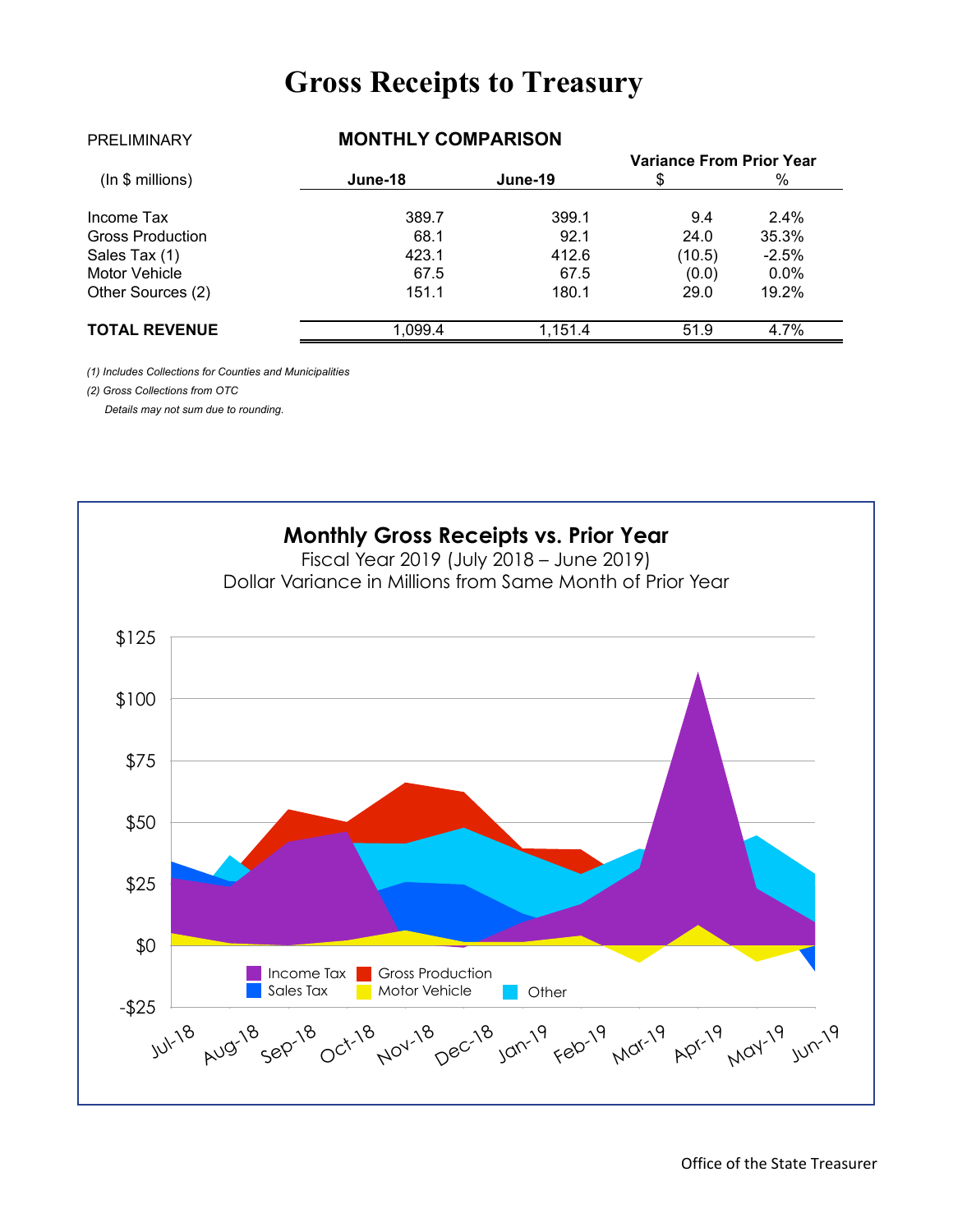# **Gross Receipts to Treasury**

|                         | <b>IZ MUIKILE GHUU LHUIHY</b> |                     |                                 |       |
|-------------------------|-------------------------------|---------------------|---------------------------------|-------|
| <b>PRELIMINARY</b>      | Jul 18 - Jun 19               |                     | <b>Summary</b>                  |       |
|                         | <b>Prior Year</b>             | <b>Current Year</b> |                                 |       |
| (ln \$ millions)        | Jul 17 - Jun 18               | Jul 18 - Jun 19     | <b>Variance From Prior Year</b> |       |
|                         |                               |                     | \$                              | $\%$  |
| Income Tax              | 4,259.9                       | 4,600.3             | 340.5                           | 8.0%  |
| <b>Gross Production</b> | 699.9                         | 1,153.1             | 453.2                           | 64.7% |
| Sales Tax (1)           | 4,684.8                       | 4.887.8             | 203.0                           | 4.3%  |
| Motor Vehicle           | 768.7                         | 784.4               | 15.8                            | 2.1%  |
| Other Sources (2)       | 1,763.1                       | 2,170.7             | 407.6                           | 23.1% |
| <b>TOTAL REVENUE</b>    | 12,176.4                      | 13,596.4            | 1,420.0                         | 11.7% |

**12 Month Period Ending** 

*(1) Includes Collections for Counties and Municipalities*

*(2) Gross Collections from OTC*

 *Details may not sum due to rounding.*



Office of the State Treasurer